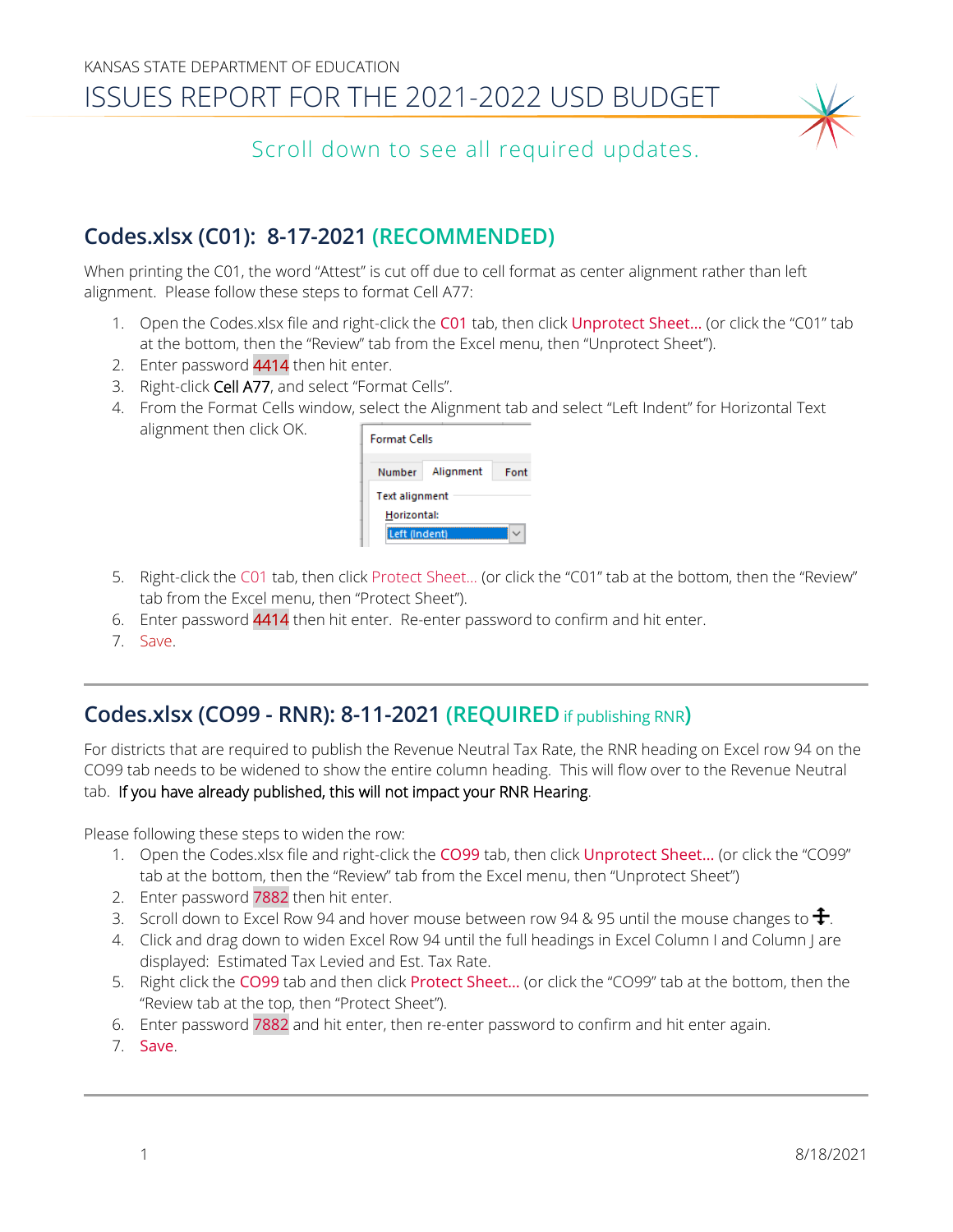## **Sumexpen.xlsx (CO99a): 8-9-2021 – posted at 8:30 AM (REQUIRED)**

If you have not downloaded the updated Tools.xlsm and Sumexpen.xlsx files, please reference 8-3-2021update below.

If you have downloaded the Tools.xlsm and Sumexpen.xlsx **after** 8-3-2021, but **before** 8-9-2021, the following correction is required (or you may re-download the files as instructed below on 8-3-2021):

- 1. Open the Sumexpen.xlsx file and right-click the CO99a tab, then click Unprotect Sheet**…** (or click the "CO99a" tab at the bottom, then the "Review" tab at the top, then "Unprotect Sheet")
- 2. Enter password 6404
- 3. Click cell C12 and update formula: =[Codes.xlsx]CO99!\$H\$21
- 4. Hit enter after updating formula to accept formula update.
- 5. Open the Sumexpen.xlsx file and right-click the CO99a tab, then click Protect Sheet… (or click the "CO99a" tab at the bottom, then the "Review" tab at the top, then "Protect Sheet")
- 6. Enter password 6404 and hit enter, then re-enter password to confirm and hit enter again.
- 7. Save.

#### **Tools.xlsm & Sumexpen.xlsx: 8-3-2021 – posted at 3:15 PM (REQUIRED)**

All USDs will need to download the updated Tools.xlsm and Sumexpen.xlsx files. Includes all other updates noted below.

- 1. Make sure all budget files are closed.
- 2. Go to the [USD Budget Spreadsheets webpage.](https://www.ksde.org/Agency/Fiscal-and-Administrative-Services/School-Finance/Budget-Information/USD-Budget-Software)
- 3. Click the [Updated Sumexpen & Tools](https://www.ksde.org/LinkClick.aspx?fileticket=cznbDXWAZN0%3d&portalid=0) link found within the second section under the USD Budget Software link (this will download a compressed folder with the updated Tools.xlsm & Sumexpen.xlsx files in it).
- 4. Open the downloaded compressed folder (Tools & Sumexpen.zip). Do not open Sumexpen.xlsx or Tools.xlsm file from this folder as it will break the links.
- 5. Drag & Drop or Copy & Paste the Tools.xlsm and Sumexpen.xlsx files from the compressed zip folder into your budget folder (default name = Bdgt2022)
- 6. Click to replace existing files when prompted.

#### Tools.xlsm

The buttons in the Tools.xlsm file have been modified in order to resolve the following reported issues:

Notice of Hearing: Back by popular demand is the "Notice of Hearing" button on the "Main" tab. This was removed from the original version because of the addition of the "Revenue Neutral Tax Rate" (RNR) table to the CO99. However, the button has been added back onto the file for cost-saving purposes. *The RNR table will NOT be included on the editable version created by the "Notice of Hearing"* 

*button. However, if the USD is exceeding the RNR, the RNR table from the CO99 will still need to be published as well as posted to the USD's website.*

Print Forms: The functionality of the "Print Forms" tab has been enhanced to include Cash Balances & Salaries when "Print all Forms" is clicked.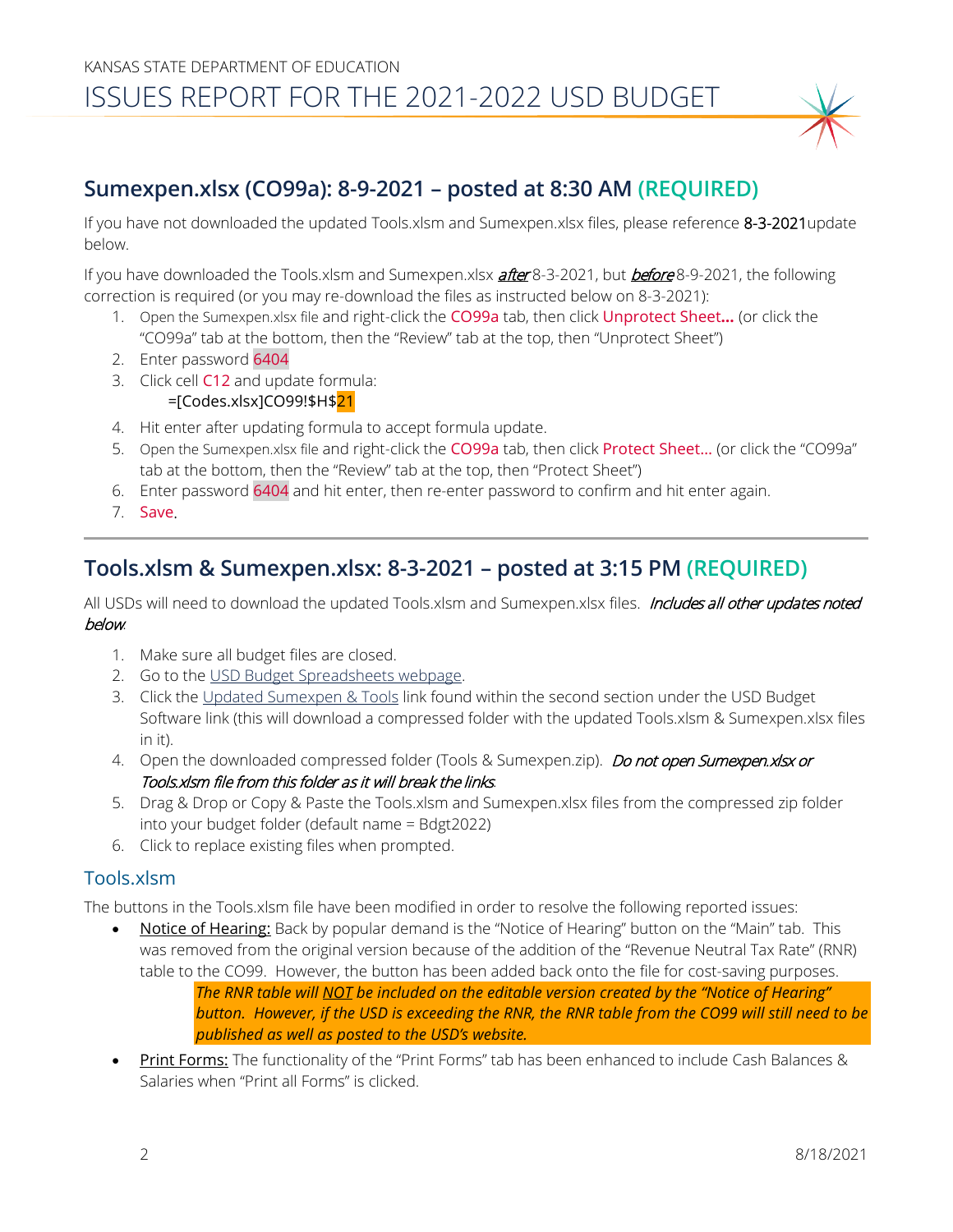**Create PDF's:** The "Codes" and "All" buttons on the "Main" tab that create PDF's have been updated to ungroup the tabs within the Codes.xlsx file after the PDF has been created.

Therefore, if you have previously created a PDF with the old Tools.xlsm file, or are having issues with the new Tools.xlsm file, please follow these steps in order to make sure all tabs are ungrouped:

1. Open Codes.xlsx and check to see if the top of the window shows Codes.xlsx [Group] – Excel (as shown in the screenshot to the right). If it does, go to step 2.



- If **[Group]** is not next to the filename and you still have issues with the updated Tools.xlsm file, please call School Finance at (785) 296-3872.
- 2. Right-click on any of the fund tabs at the bottom and click Ungroup Sheets.
- 3. Save. The updated Tools.xlsm file should work appropriately.

#### Sumexpen.xlsx

The "1 Pg Summary" tab on the Sumexpen.xlsx file had incorrect data references pulling from the Codes.xlsx file for generating the "Average Salary" chart.

**Chart Labels:** The data labels on the charts are adjustable in order to allow adjustments in case of overlap. Click on any label and drag to adjust.

### **Please reference 8-3-2021 post**

## **Sumexpen.xlsx: 7-16-2021 - posted at 11 AM (RECOMMENDED)**

The Sumexpen.xlsx file contains a hidden worksheet tab, which is used to generate the Budget At A Glance table for "Total Expenditures by Function (All Funds)" on page 4. If you notice the Instruction expenditures for 2018- 2019 column are displaying #### rather than actual expenditures, please download the latest Sumexpen.xlsx as follows:

- 1. Make sure all budget files are closed.
- 2. Go to the USD Budget Spreadsheets webpage
- 3. Click the [Updated Sumexpen.xlsx](https://www.ksde.org/Portals/0/School%20Finance/budget/Budget_Software/Sumexpen.xlsx?ver=2021-06-29-151358-797) found within the second section under the USD Budget Software link (this will download a compressed file with the updated Sumexpen.xlsx file).
- 4. Open the downloaded compressed folder (Sumexpen.zip). Do not open Sumexpen.xlsx file from this folder as it will break the links when opening.
- 5. Drag & Drop or Copy & Paste the Sumexpen.xlsx file from the compressed folder into your budget folder.
- 6. Click to replace existing file when prompted.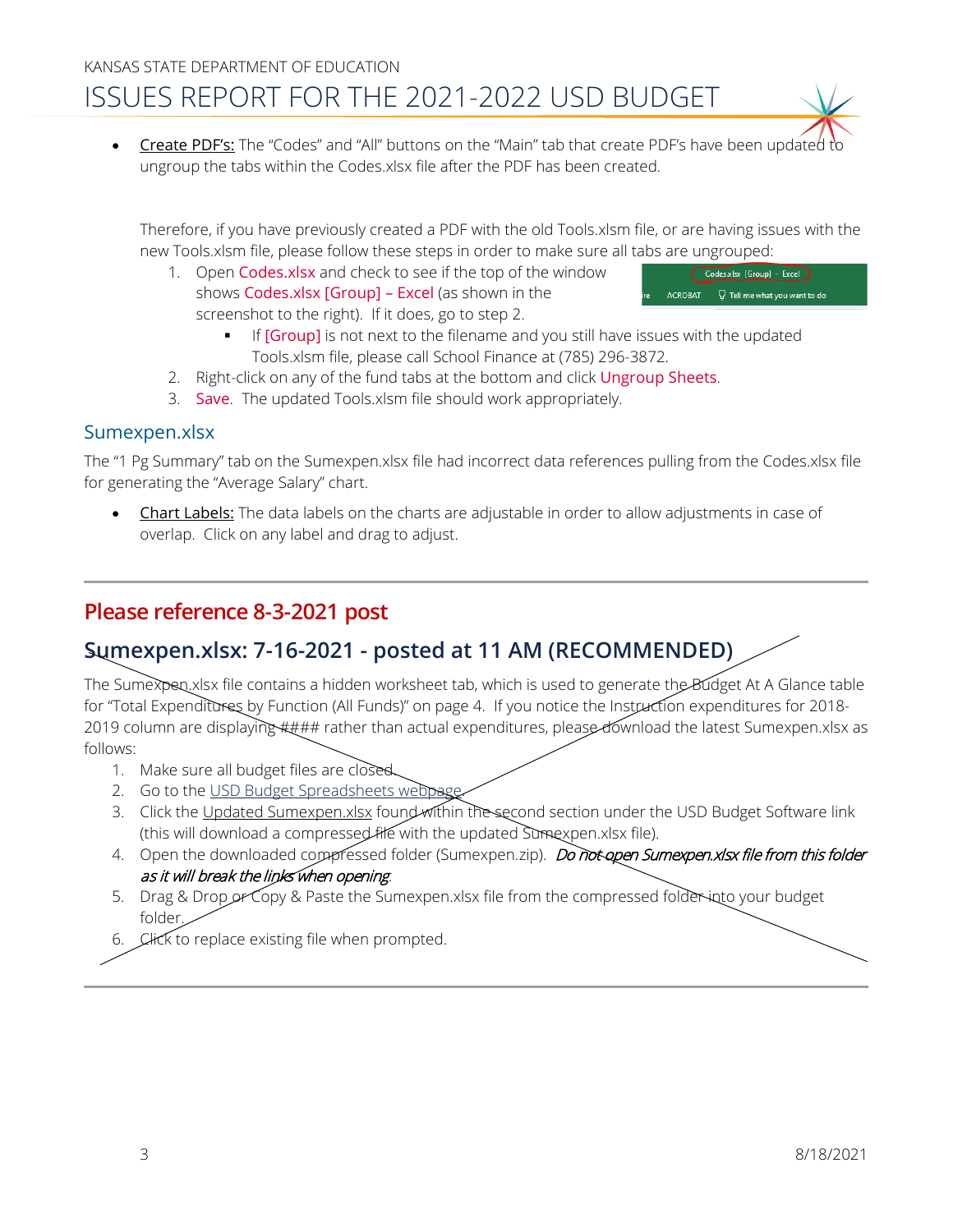# KANSAS STATE DEPARTMENT OF EDUCATION ISSUES REPORT FOR THE 2021-2022 USD BUDGET

#### **Please reference 8-3-2021 post**

# **Sumexpen.xlsx: 7-13-2021 - posted at 4:30 PM (REQUIRED)**

The Sumexpen.xlsx file was recently reported as having an incorrect formula in the "Mill Rates by Fund" table for the 2021-2022 budget column (Cell K1396). If you have not already replaced your existing Sumexpen.xlsx file as noted below on 7-12-2021, please follow the instructions from 7-12 below to replace the existing file, which includes this correction. However, if you have already downloaded and replaced your existing file since 7-12-2021, you may either replace the existing file again by following the instructions from 7-12 below, or make the correction as follows:

- 1. Open the Sumexpen.xlsx file, right-click the SUMEXPEN tab and select Unprotect Sheet... (or open the Sumexpen.xlsx file, click the "Sumexpen" tabat the bottom, then the "Review" tab at the top, then "Unprotect Sheet")
- 2. Enter password 3108
- 3. Scroll down and select cell K1396 (or enter "K1396" in the Name Box to the left of the formula bar and hit enter) and update formula:
	- =SUM(<mark>K</mark>1391:<mark>K</mark>1395)
- 4. Hit enter to accept the change.
- 5. Right-click the SUMEXPEN tab and select Protect Sheet... (or click the "Sumexpen" tab at the bottom, then the "Review" tab at the top, then "Protect Sheet").
- 6. Enter password 3108 and hit enter, then re-enter password to confirm and hit enter again.
- 7. Save.

#### **Please reference 8-3-2021 post**

# **Sumexpen.xlsx: 7-12-2021 - posted at 10:15 AM (REQUIRED)**

The Sumexpen.xlsx file was reported as having incorrect cell references on a hidden worksheet tab, which feeds to the Salaries table on the Budget\_Glance.xlsx file. All USDs will need to download this updated Sumexpen.xlsx file as follows:

- 1. Make sure all budget files are closed.
- 2. Go to the USD Budget Spreadsheets webpage
- 3. Click the [Updated Sumexpen.xlsx](https://www.ksde.org/Portals/0/School%20Finance/budget/Budget_Software/Sumexpen.xlsx?ver=2021-06-29-151358-797) link found within the second section under the USD Budget Software link (this will download a compressed file with the updated Sumexpen.xlsx file).
- 4. Open the downloaded compressed folder (Sumexpen.zip) which contains the Sumexpen.xlsx file. *Do not* open Sumexpen.xlsx file from this folder as it will break the links when opening.
- 5. Drag & Drop or Copy & Paste the Sumexpen.xlsx file from the compressed folder into your budget folder (default = Bdgt2022).
- 6. Click to replace existing file when prompted.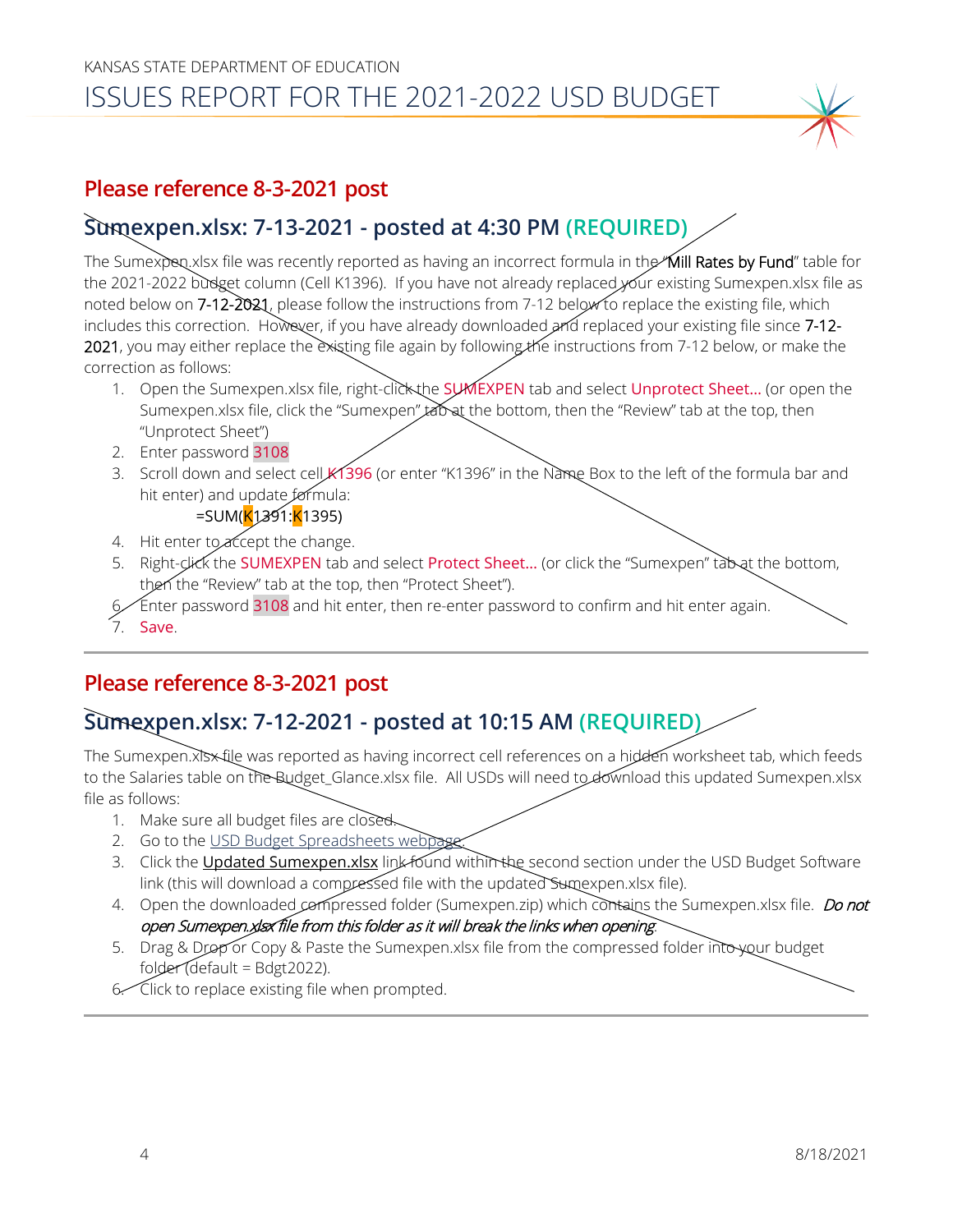# **Codes.xlsx (C016): 7-12-2021 (Optional)**

On the C016 worksheet tab, the estimated tax rate is not taking into account the Capital Outlay assessed valuation on the OPEN page if different than the Total assessed valuation. This has no impact on the USD Budget as this is for informational purposes only. The CO99 is correctly computing the Capital Outlay tax rate. Please follow the steps below to correct the formula:

- 1. Open the Codes.xlsx file and right-click the C016 tab and select Unprotect Sheet… (or click the "C016" tab at the bottom, then the "Review" tab at the top, then "Unprotect Sheet")
- 2. Enter password 1017 and hit enter.
- 3. Click cell I19 and update formula:

#### =IF(ISERROR(F18/OPEN!<mark>A17</mark>\*1000),"See errors below",F18/OPEN!<mark>A17</mark>\*1000)

- 4. Hit enter to accept the change.
- 5. Right-click the C016 tab and click Protect Sheet… (or click the "C016" tab at the bottom, then the "Review" tab at the top, then "Protect Sheet").
- 6. Enter password 1017 and hit enter, then re-enter password to confirm and hit enter again.
- 7. Save.

# **Codes.xlsx (F148): 7-9-2021 (Budget not reposted)**

On the Codes.xlsx file (F148 tab), the formula in Line 3 was only including 2d, 2e and 2f and should also include 2a, 2b and 2c. Please follow the steps below to correct the formula:

1. Open the Codes.xlsx file, right-click the F148 tab and select Unprotect Sheet… (or click the "F148" tab at the bottom, then the "Review" tab at the top, then "Unprotect Sheet")

2. Enter password 3213 and hit enter.

3. Click cell E20 and update formula:

 $=$ SUM(E1 $3$ :E18)

- 4. Hit enter to accept the change.
- 5. Right-click the F148 tab and click "Protect Sheet" (or click the "F148" tab at the bottom, then the "Review" tab at the top, then "Protect Sheet")
- 6. Enter password 3213 and hit enter, then re-enter password to confirm and hit enter again.
- 7. Save.

## **Tools.xlsm (Print\_Funds & Print\_Forms): 7-7-2021 (Budget not reposted)**

The Tools.xlsm file has macros for purposes of creating PDFs and printing the Funds and Forms.

#### Print\_Funds

If trying to print the Revenue Neutral form, a run-time error "subscript out of range" will pop up and the form will not Print. Please click End and disregard, then open the Codes.xlsx file, click the RevenueNeutral tab and then click File  $\rightarrow$  Print in order to print the form.

#### Print\_Forms

Cash Balances and Salaries forms are not printing using the buttons on this tab. To print them, open the Codes.xlsx file, click on the tab you want to print, then click File  $\rightarrow$  Print.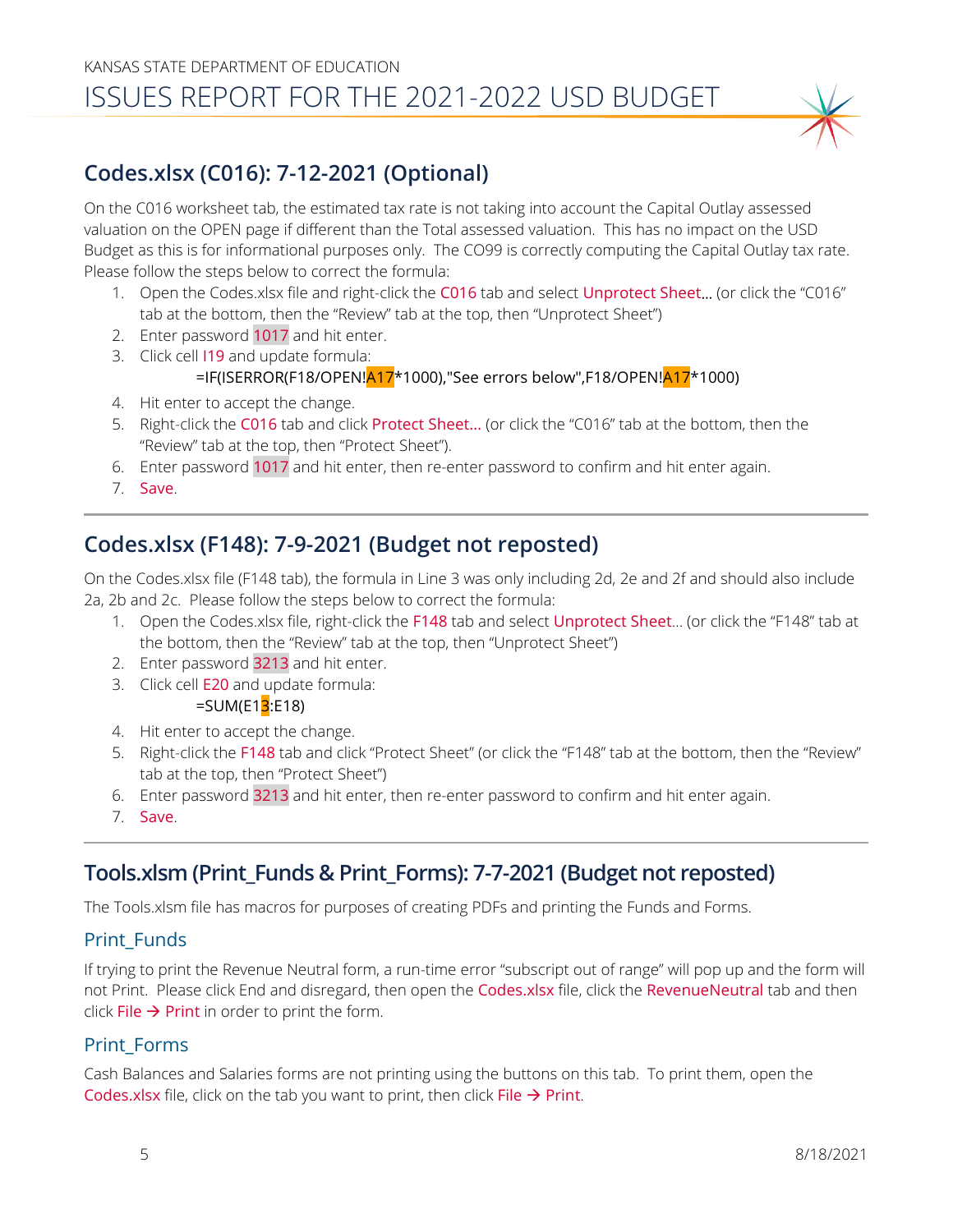

# **Codes.xlsx (Certify): 6-30-2021 – Budget reposted at 10:20 AM**

The Certify worksheet tab is inadvertently listing the USD number twice for the USD# and Name. Please follow the instructions below update:

- 1. Open the Codes.xlsx file, right-click the Certify tab and select Unprotect Sheet… (or click the "Certify" tab at the bottom, then the "Review" tab at the top, then "Unprotect Sheet")
- 2. Enter password 7745
- 3. Click cell E24 and update formula: =OPEN!\$B\$3
- 4. Hit enter after updating formula to accept update.
- 5. Right-click the Certify tab and click "Protect Sheet" (or click the "Certify" tab at the bottom, then the "Review" tab at the top, then "Protect Sheet")
- 6. Enter password 7745 and hit enter, then re-enter password to confirm and hit enter again.
- 7. Save.

## **Codes.xlsx (C06): 6-29-2021 - Budget reposted at 3 PM**

The C06 has a new validation for the required transfer from C06 General Fund to C013 At-Risk Fund. If you receive a "Check Line 175" issue, a quick fix is to increase your At-Risk transfer (Cell E283) by \$1 and reduce another expenditure in column 3 by \$1 to keep the fund in balance. Otherwise, follow the instructions below to correct the formula:

- 1. Open the Codes.xlsx file, right-click the C06 tab and select Unprotect Sheet… (or click the "C06" tab at the bottom, then the "Review" tab at the top, then "Unprotect Sheet")
- 2. Enter password 2024.
- 3. Click cell E31 and update formula to include equal sign:

```
=IF (AND (J16=0, E276>=E27, J31>=0),'F150'!J51,"Ck Expend.")
```
- 4. Hit enter after updating formula to accept formula update.
- 5. Right-click the C06 tab and click Protect Sheet… (or click the "C06" tab at the bottom, then the "Review" tab at the top, then "Protect Sheet")
- 6. Enter password 2024 and hit enter, then re-enter password to confirm and hit enter again.
- 7. Save.